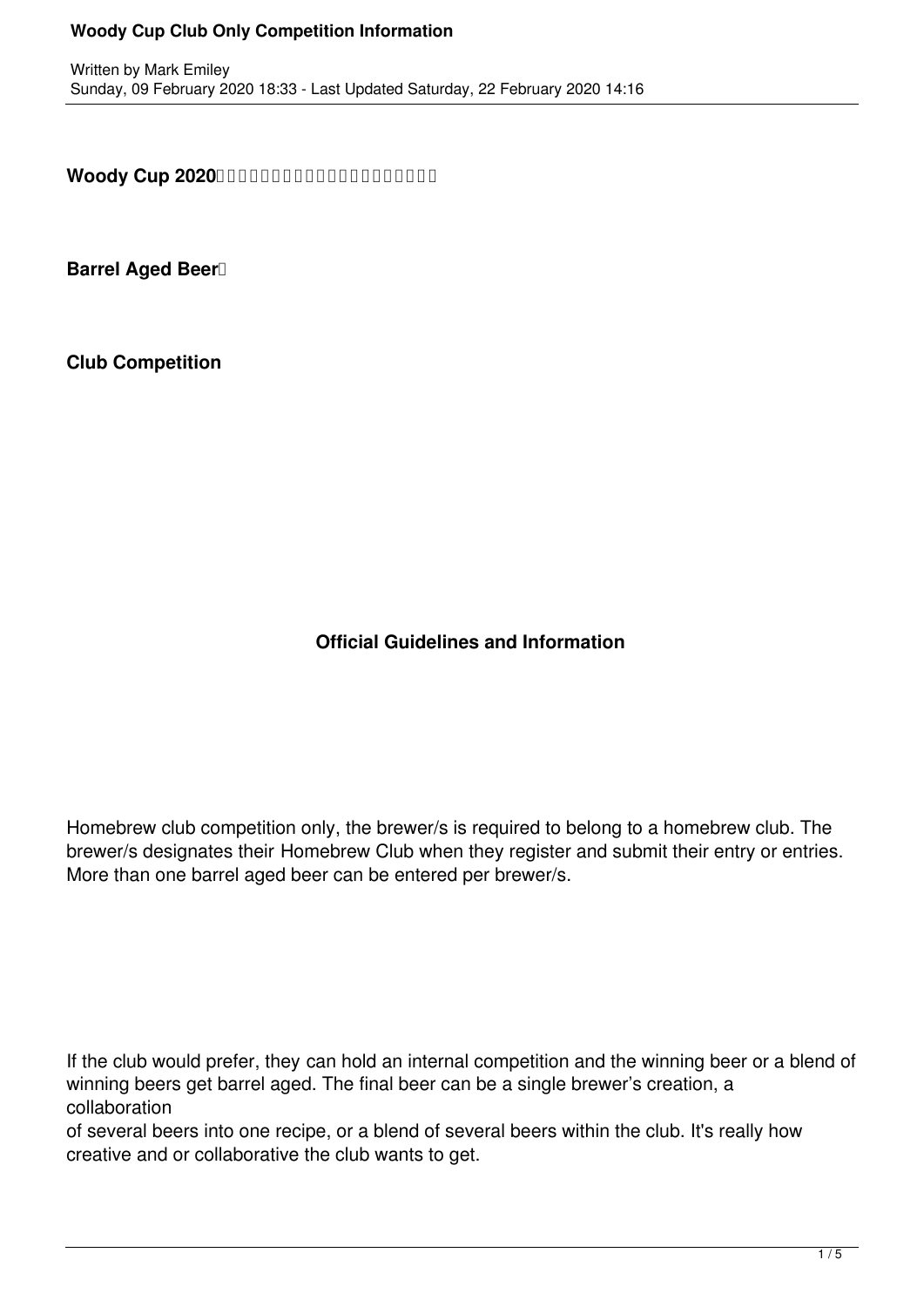## **Woody Cup Club Only Competition Information**

Each brewer/s is responsible for obtaining their barrel. The barrel can be any size and new or used.

The beer can be any style and any and all adjuncts are allowed. Examples are- chocolate, any spirit (whiskey, gin, etc.) fruit/s, herbs and more. As long as barley, hops, yeast and water are part of the recipe profile.

There will be a kickoff barrel aging discussion event this year with Matt Lincoln, Head Brewer and Matt Lincecum, Founder Fremont Brewing with limited seating, sign up early.

Date: March 7, 2020

Time: 1:00-2:30PM

Location: Fremont Brewing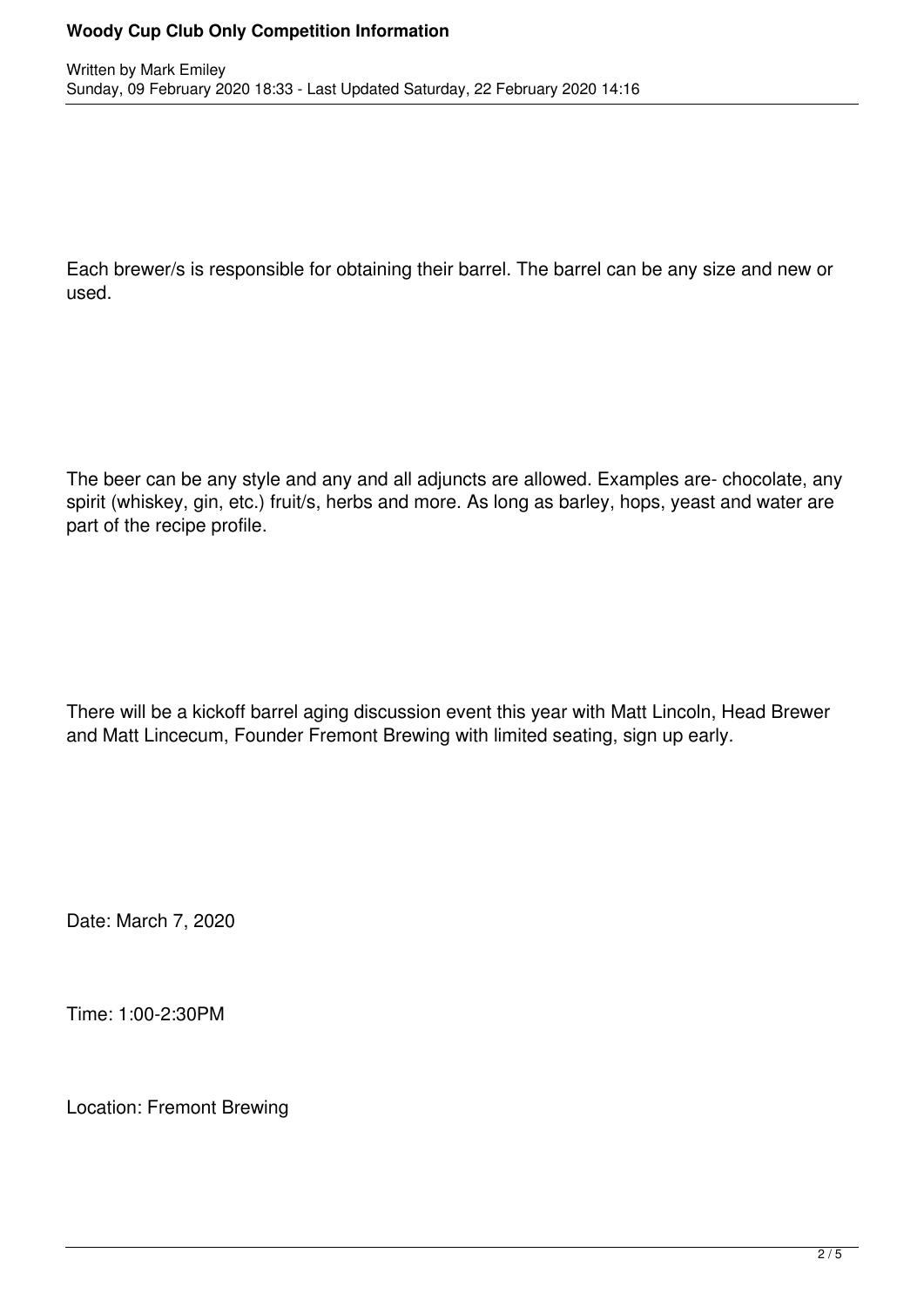4700 Ninth Ave NW

Seattle, WA 98107

Pre-registration is required on line with Fremont Brewing. https://www.fremontbrewing.com/sou nd-homebrew

And all those attending must be 21+ years of age

The clubs will have from the first of the year to the end of October, first of November to brew and age their beer and drop off their entries.

**Entering beers information Entry Deadline November 14, 2020.**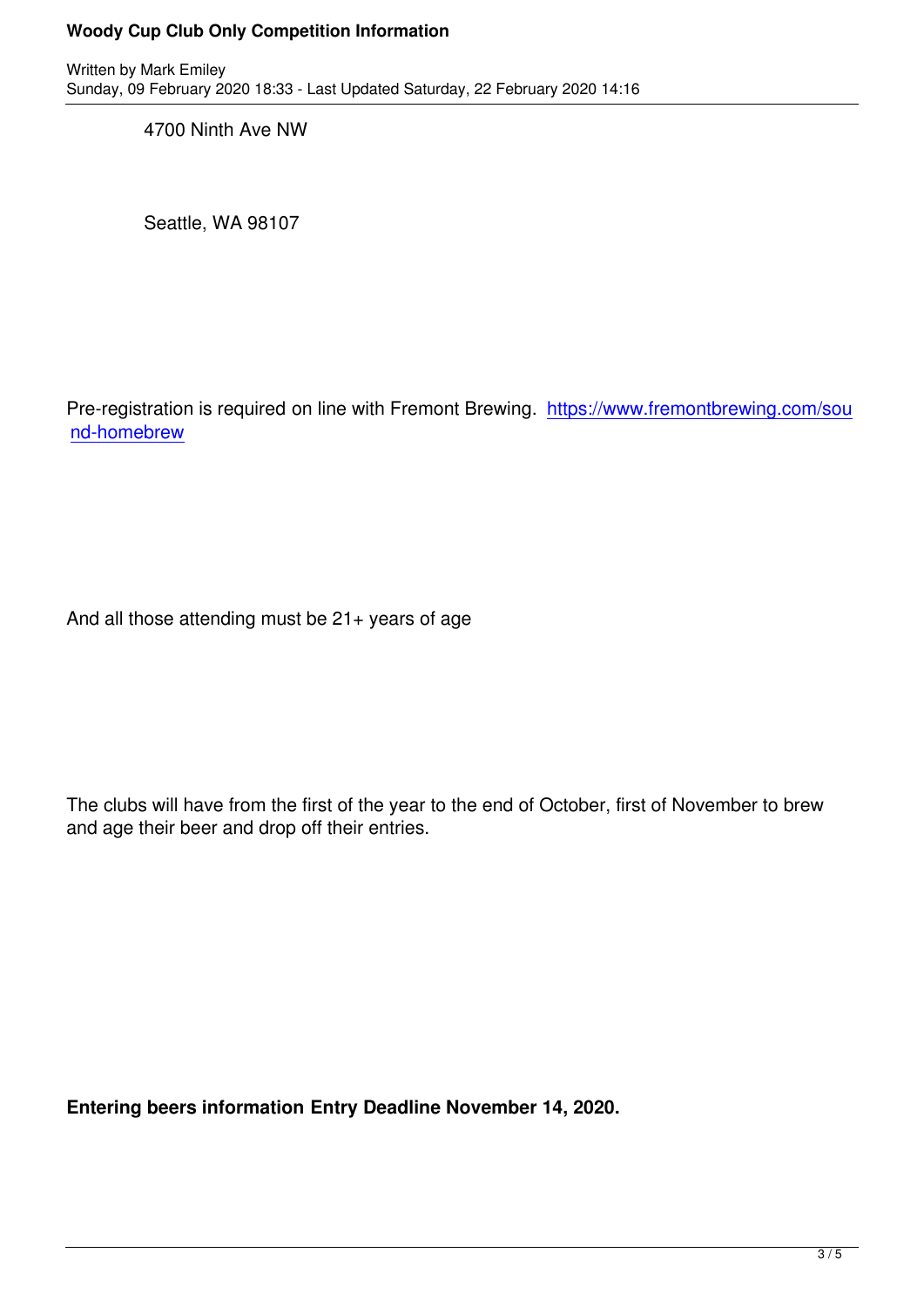## **Woody Cup Club Only Competition Information**

Each entry will require a minimum of four (4) labeled 22oz bottles. (We're expecting up to 80 attendees at the final tasting event and will need at least one ounce per taster)

Label information- First/last name, homebrew club, and style of beer **rubber banded to each bottle.** 

## **Entry drop off locations-**

Sound Homebrew Supply

Micro Homebrew

Jon's Homebrew and Wine Supply

**The final tasting and awards event information:**

Date: November (day and time to be determined, sometime mid-month)